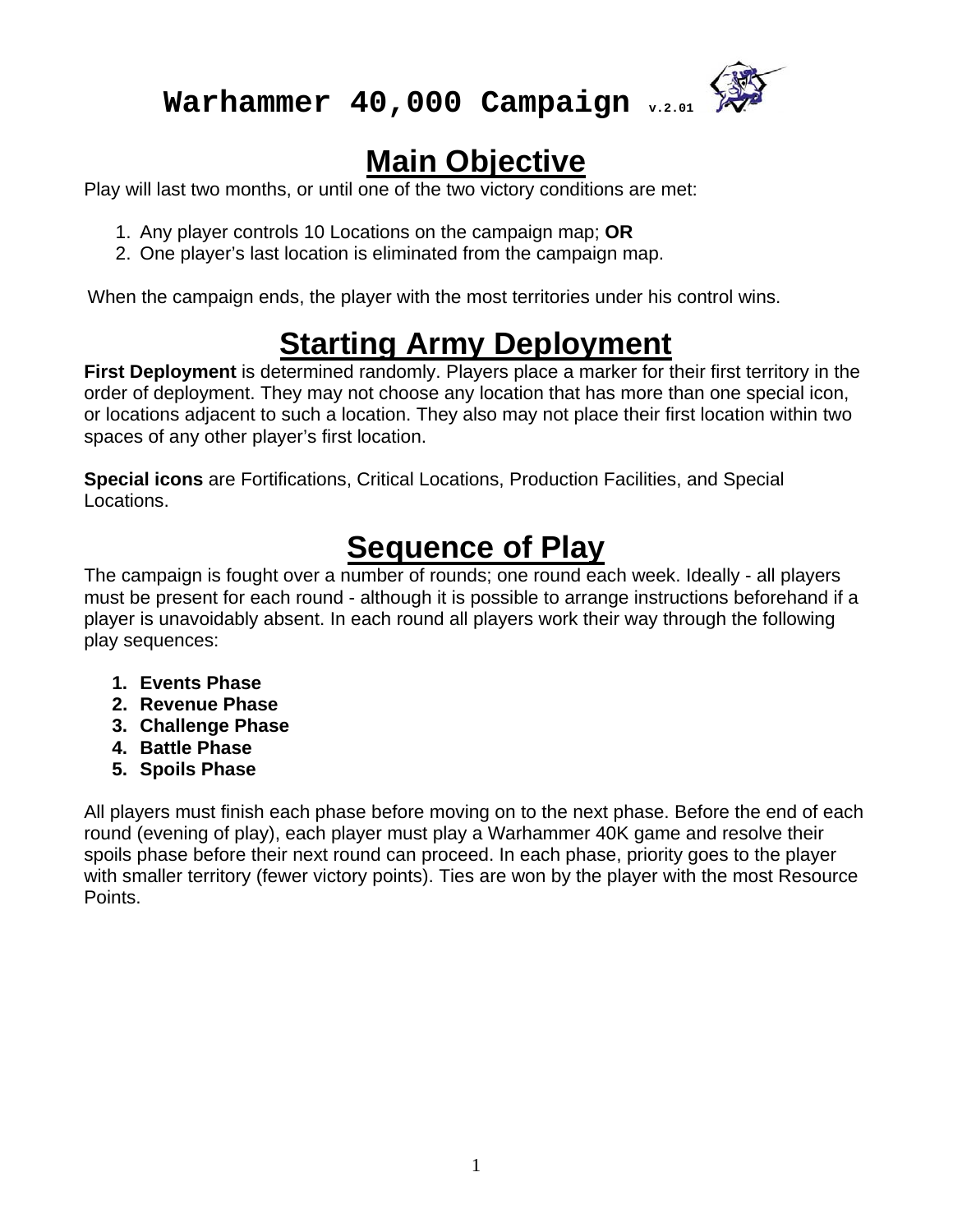

### **1. Events Phase**

Each player picks one event from the event chart (below). You may not pick an event that another player has chosen unless all the events have been taken. You may pay 20 Resource points from your treasury to pick an event that has been picked. Once all events have been taken at least once, you may pick any event of your choice, even if it has already been taken.

| <b>Events include:</b> |
|------------------------|
|                        |
|                        |

**1) Convoy Raid: Pick a player. That player does not collect revenue this round. You may add the target player's resource dice to your treasury.** 

**2) Forward Planning: Place a Fortification or Production Facility marker in a location that you control. If you can not add either to a location you control; you may upgrade an existing Fortification to a Critical Location.**

**3) Warp Storm: Pick a player. That player rolls a D6 for each Fortification, Critical Location, and Production Facility. On a roll of 1 or 2, that asset is destroyed and removed from the map.**

**4) All or Nothing Assault: You receive an extra 2 Campaign points this round as long as you don't lose or draw any battles. If you lose or draw any battle, then you receive no Campaign points this round.** 

**5) Recon: In battles you fight this round, when determining first player, roll two dice and use the higher.**

**6) Aggressive Diplomacy: You are the first player to declare a challenge this round, regardless of rank.** 

**7) Covert Acquisitions: The first location you claim this turn costs 1 Campaign point rather than the normal 2.**

**8) Special Forces: Infantry Elites Units may hold objectives during games you play this round.**

### **2. Revenue Phase**

Resource Points are added to the player's treasury each round and can be spent or saved and used in future rounds. Each player, and the coordinator, will keep a record of their Resource Points. Each player generates 1d6 x 10 Resource Points each round. If the player controls production facilities, they add an additional 1d6 x 10 Resource Points to their treasury each round.

# **3. Challenge Phase**

Each player must issue a challenge to another player, starting with the player with the smallest territory (the player with the fewest victory points). The challenger and the challenged must fight a Warhammer 40K battle in the battle phase. A player who has been challenged cannot issue a challenge that round - his army is already committed to battle!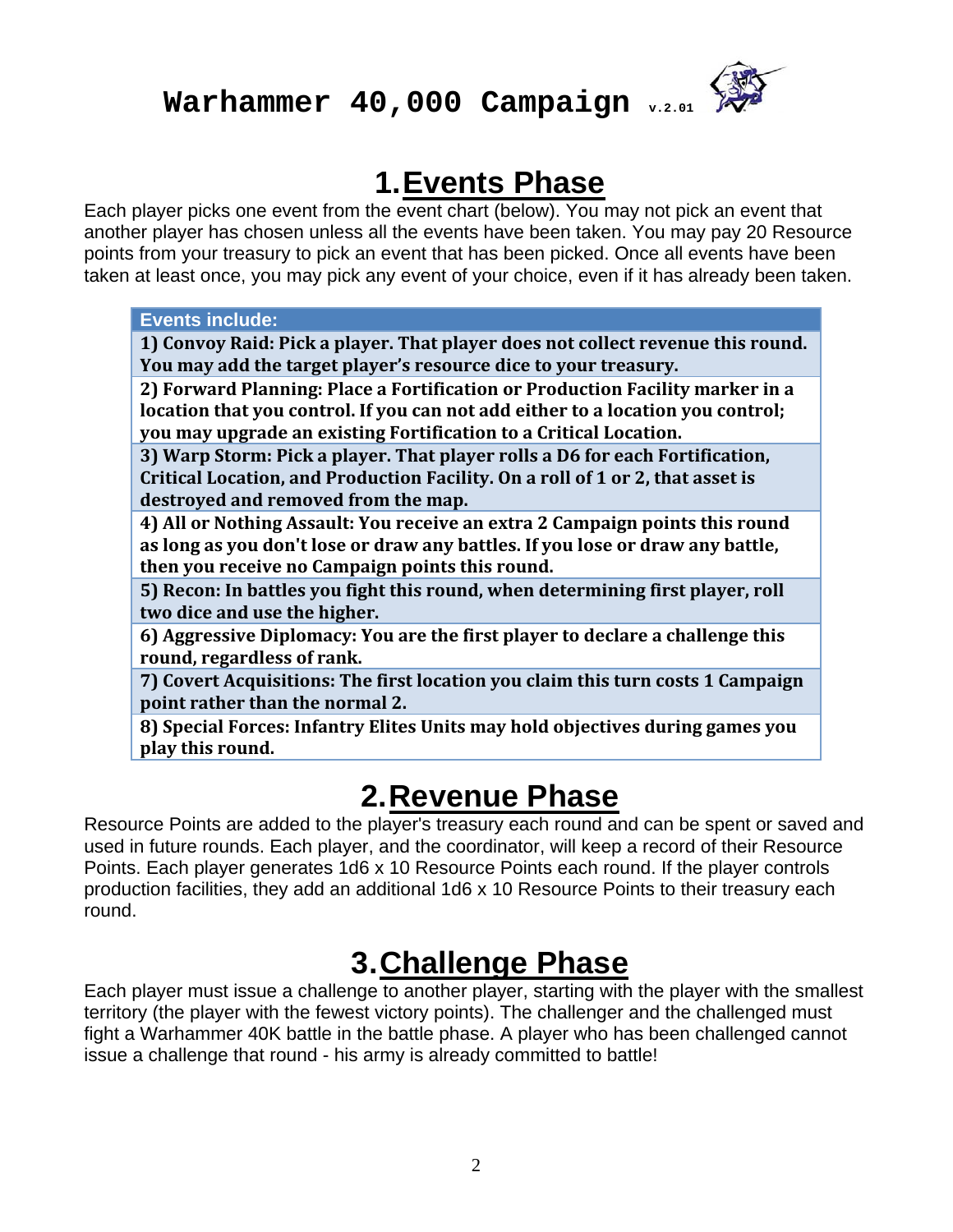

#### **Forming a Team**

You may challenge a player who has already been challenged to a battle.The player who has been challenged can choose to either fight one battle against all his challengers (see team battles), or he can fight a series of one-on-one battles against each of his challengers in turn (see multiple battles). Any number of players can form a team in this way.

#### **Breaking up a Team**

A player can challenge a player who is already part of a team - this will break up the team. *For example, if Andy and Phil formed a team against Bob, Max could challenge Andy, forcing Andy to play another game, breaking up the team.* 

When this happens, the player you have challenged fights a battle with you, leaving the remaining team member(s) to fight their opponent. So, carrying on our example, if Max challenges Phil, then Max and Phil fight a battle, leaving Andy to fight against Bob.

## **4. Battle Phase**

Players can agree to fight battles of whatever size they find convenient. There is no pre-set size or standard army list. Play Warhammer 40K games as you normally would between 500 pts and 2000 pts. However, point values can be altered with resource points (discussed below).

Games follow the random mission format on page 90 of the  $5<sup>th</sup>$  Edition Rulebook. Games are played on 4 x 4 boards, unless space accommodates and both sides agree to play on a larger board. If both players agree they may use any of the store sanctioned missions, either standard or non-standard, including *Planetstrike*.

#### **Army Bonuses**

- **Resource Points:** Players may spend up to 100 Resource Points from their treasury to generate extra points for their army. 1 Resource Points = 1 point (see Revenue).
- **Defensive Advantage**: Players who are challenged and control at least one fortification may risk his fortification to gain a 100 point defensive advantage against an opponent. This represents forces left to defend valuable positions. If you lose your battle (draws don't count), you lose your fortification. However, you do not automatically lose your location.
- **Special Locations:** Other locations on the Campaign map may modify this number, see special rules for the campaign map for details.
- **Map Locations:** Map Locations may allow players to use special rules under certain conditions, see special rules for the campaign map for details.

#### **Multiple Battles**

If a player must fight multiple battles in a round, they may use event bonuses they are entitled to in every battle they fight. However, Special Rules must be purchased every battle. Also, Resource Points spent in one battle are used up, and may not be used in future battles.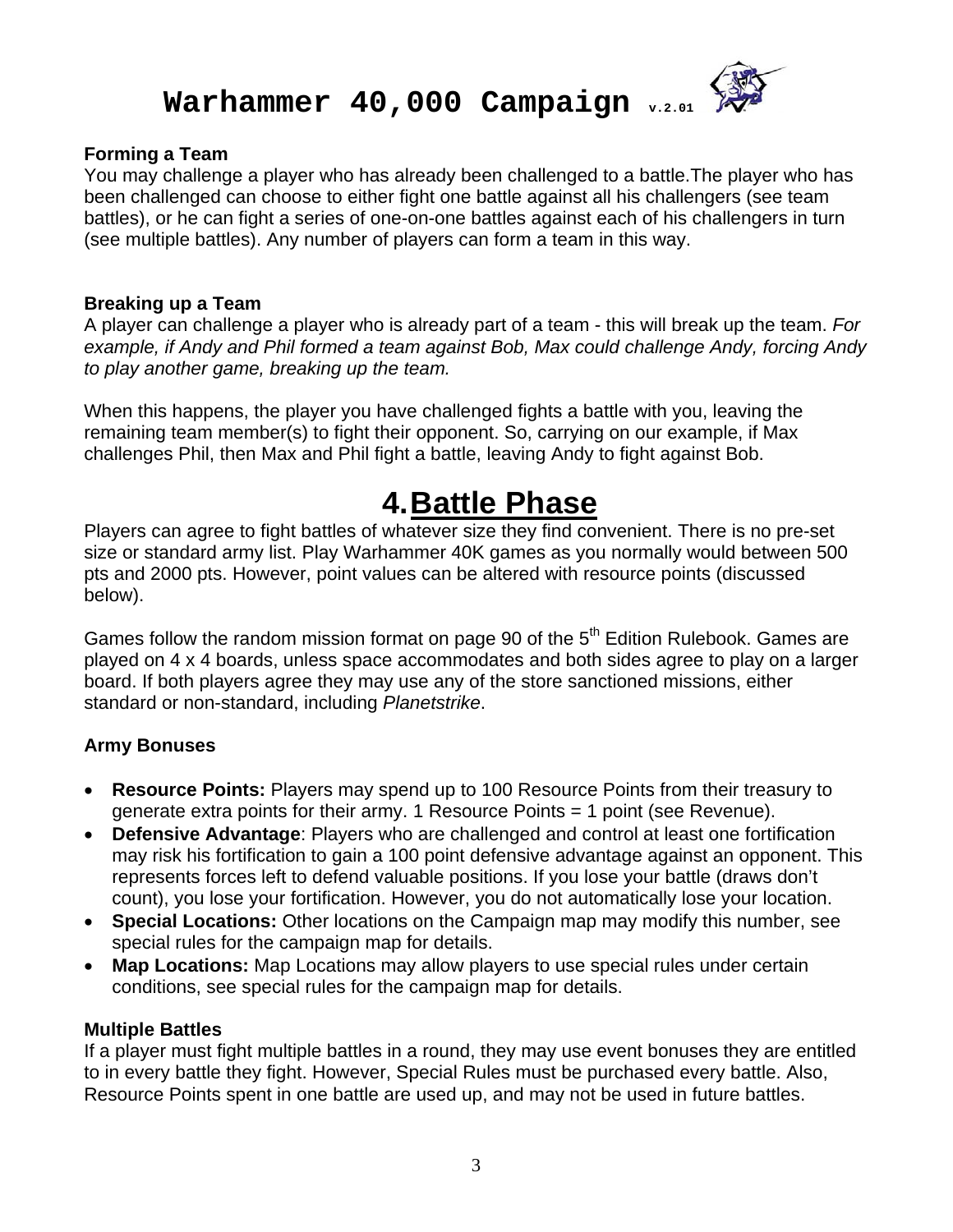

#### **Team Battles**

When players fight together as a team, the team must split the total point value of their force between all the players in the team in a mutually agreeable manner. For example, in a 2,000 point game a two player team might take 1,000 points each, or one might take 1,500 and the other 500, and so on). Each player is then allowed to add bonuses to their individual total as described above.

Here are some rules and guidelines for playing team games:

- **Player Control:** Each player in a team controls his own army. Both players move their units in the movement phase, shoot in the shooting phase, etc.
- **Targeting Allies:** Units may not charge, shoot or use powers against units controlled by another player in the team, even if they are beneficial.
- **Combining Units:** Characters from one player's army may not join units belonging to a team member's army.
- **Friendly Units:** Only units belonging to the same army count as 'friendly units' for the purposes of the rules.

## **5. Spoils Phase**

After a game, you earn Campaign points as shown on the chart below. Campaign points are used to take territory; build Fortifications, Critical Locations or Production Facilities, or to remove territory from a rival player. Players spend their Campaign points starting with the player with the smallest territory and working up.

#### **Earning Campaign points**

Players earn Campaign points based on their success in battle:

- **Lose:** 1 Campaign point
- **Draw:** 2 Campaign points for each player
- **Victory**: 3 Campaign points
- **Overwhelming Victory:** 5 Campaign points (You must eliminate your opponent's entire force on the field or control all objectives on the board to obtain an Overwhelming Victory.

In a team game, all players in a team earn one less Campaign point. For example, if a side wins a victory each player earns 2 Campaign points instead of 3.

If a player fights more than one battle in a turn then the player must average out the Campaign points for the battles they fought, rounding fractions down. For example, if a player fights two battles, draws one and scores a victory in the other, he would score  $(2 + 3)/2 = 2\frac{1}{2}$ , which rounds down to 2 Campaign points.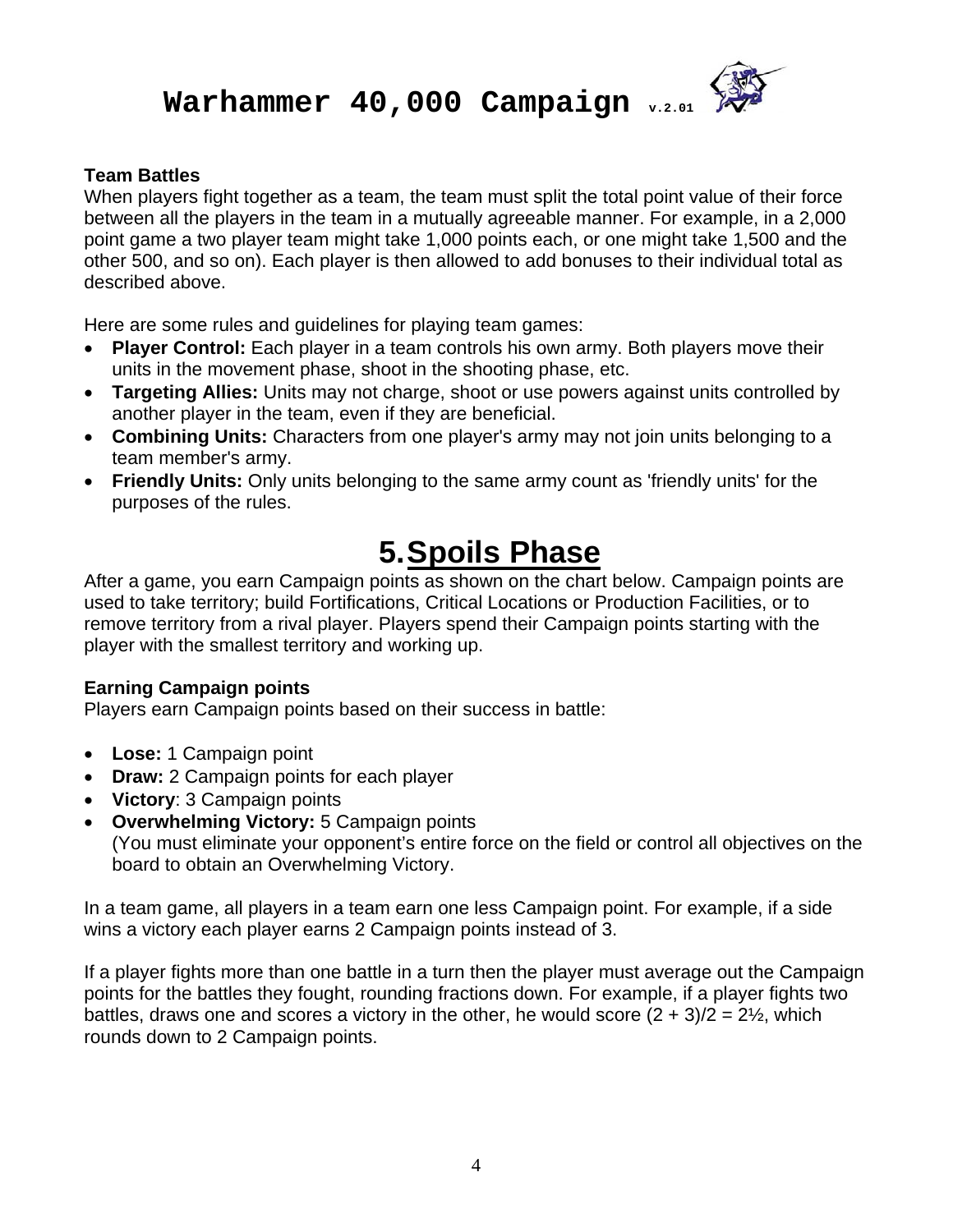

#### **Spending Campaign Points**

Campaign points can be spent using the chart below. Any Unused points at the end of a round are lost.

**Spending Campaign Points** 

**Claim New Location** *(2 Campaign points)***: Place a banner on a location without a banner that is adjacent to one of your own locations.** 

**Conquer Location** *(3 Campaign points)***: Remove another player's banner from a location that is adjacent to one of your own locations and replace with your own. You must have fought and won a battle** *(either victory or overwhelming victory)* **against the player in the preceding battle phase.** 

**Build (1 Campaign point): Add a Fortification, or Production Facility to a location you already control.** 

**Upgrade Fortification (1 Campaign Point): Upgrade a Fortification to a Critical Location (see Builds below).** 

**Raids (1 Campaign points): Add 1d6 x 10 Resource Points to your treasury.** 

**Fortifications:** 1 extra Campaign Point is required to conquer a location that contains a Fortification or a Critical Location. Fortifications cannot be built on Death Worlds, Factory/Mining Worlds.

**Critical Location:** There must already be a Fortification in the location to build a Critical Location. You may upgrade a Fortification in the same turn that you build it, and the Critical Location replaces the Fortification. The location counts as having a Fortification. Also, Critical Locations count as two locations when working out who has the largest territory. Critical Locations may only be built on Core/Forge Worlds.

**Production Facility:** Generates Resource Points in the revenue phase. A Production Facility may not be added to locations with other special icons. All Factory/Mining Worlds Start with a production facility, it can be destroyed just like all other upgrades (Turning them into Death worlds).

#### **Damaged Icons**

If a location you control loses its special icon, any player controlling that territory may rebuild that special icon. Special Locations with multiple icons can recover lost icons at the cost of Campaign points as shown in Spending Campaign points above.

## **Missing Games & New Players**

Players who wish to play after the campaign starts will be allowed to take a single territory in an unoccupied starting space, following the main deployment rules. They will receive a number of Campaign points equal to the number of weeks the campaign has been running, plus one. This is the equivalence of drawing one game, and loosing all the others prior to play.